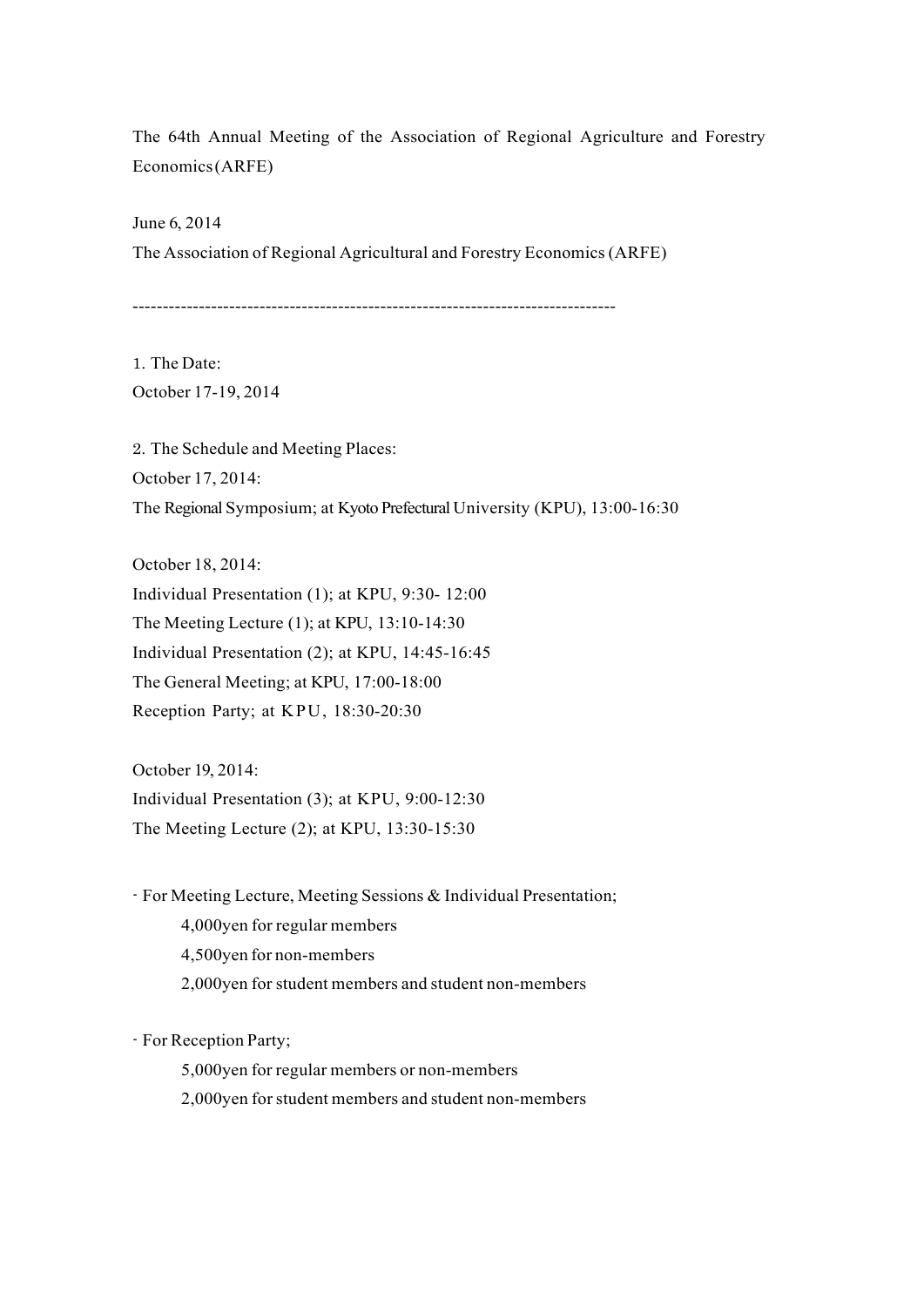3. Individual Oral Presentation [October 18, 9:30-12:00, 14:45-16:45 / October 19. 9:00- 12:30]

3-1 The time allocated for each presentation is 30 minutes (20 minutes for presentation and 10 minutes for discussion).

3-2 The lead presenter of the oral presentation must be a member of ARFE and pay the admission and membership fees before the deadline of application (Monday, August 18, 2014).

For non-members who wish to present their papers, please request the ARFE Secretariat to send the membership application forms as soon as possible (the application form can be downloaded from the ARFE Home Page). Each applicant has an eligibility to be the lead presenter of ONE oral presentation only.

3-3 For the instruction of applications, see Appendix 1 . Please be careful about the submission and application methods.

3-4 From the 60th Annual Meeting of the ARFE, there is a competition for excellent oral presentation to promote the research activities of members who are still younger than 37 years old on April 1st, 2015 (for the rules of commendation and the procedures for selection, see the Journal of Rural Problems (JRP), 2010, Vol.46, No.1). For the application, please see the instruction of application for the prize in Appendix 2.

4. The Other Information

4-1 Accommodation:

You are responsible for arranging your own accommodations.

4-2 Lunch:

The participants can eat lunch in the cooperative restaurants on October 18, 19. The details will be announced on the day.

4-3 Registration of Reception Party:

We recommend the members who plan to participate in the reception party to apply by email, using the following instructions by Friday, October 10, 2014.

E-mail address:taka@kpu.ac.jp

Subject of the email: Application for reception

Required information:

1) Name 2) Organization 3) Mailing address 4) Telephone number

Please pay the fee on the day of reception.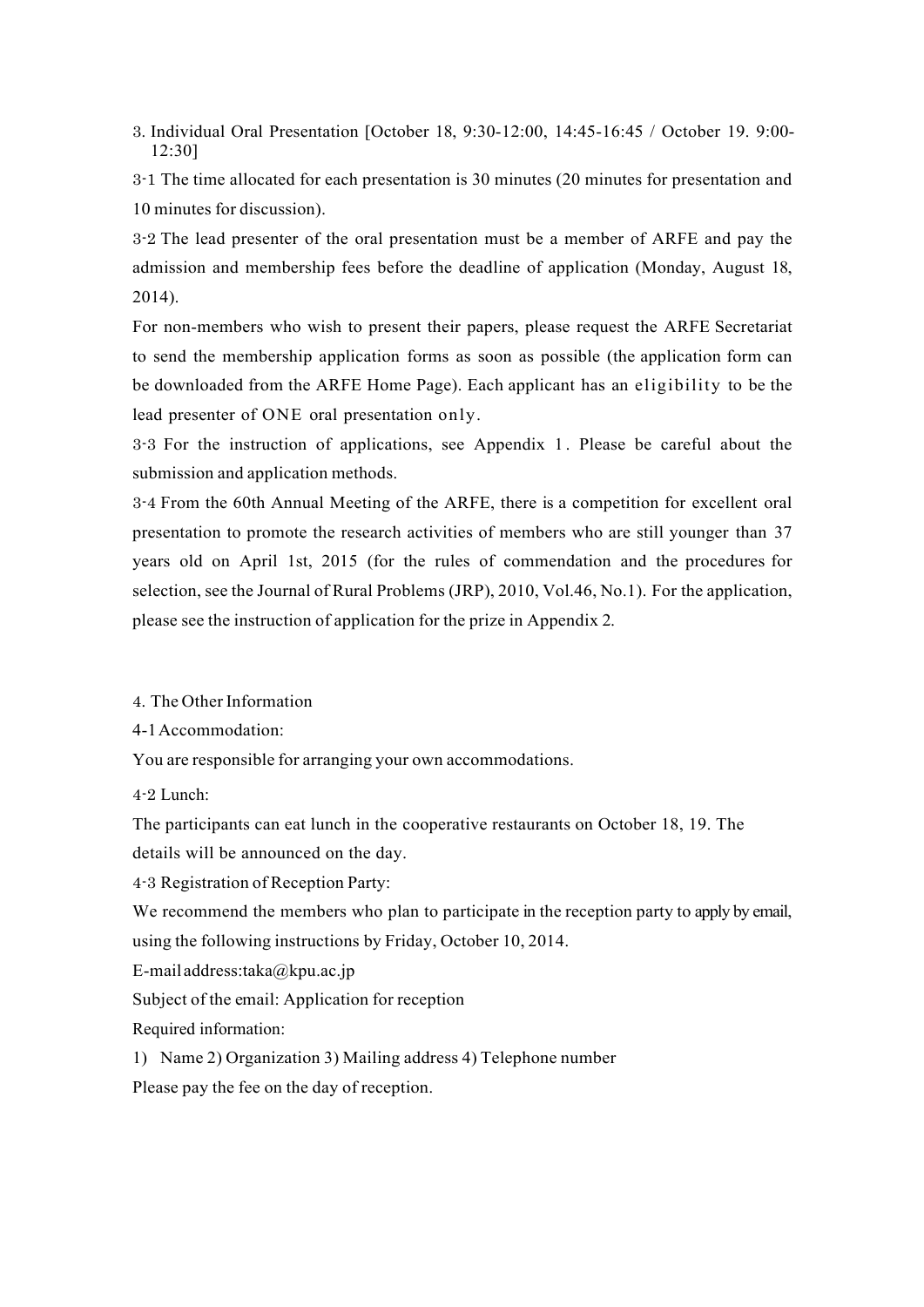[Appendix 1] Instruction for Presenters of Oral Presentations

1. Preparing the Abstract

1-1 Please see the sample of the format in the ARFE HP

## http://a-rafe.org/

1-2 The file of the abstract written with a word processor must be converted into PDF format (A4 size, one page).

1-2-1 The file name must be written as the following example formats:

Examples:

For single presenter,  $\bigcirc$  University Tokushima Hanako.pdf

For more than one presenter,  $\bigcirc$  University Tokushima Hanako others.pdf

1-2-2 The name of organization must be written as the following examples.

Examples;

For the member of society,  $\bigcirc$  University,  $\bigcirc$  Research Institute

For the graduate student, Graduate School of  $\circlearrowright\circlearrowright$  University

For the undergraduate student, Faculty of  $\triangle \triangle$ ,  $\odot \odot$  University

For the JSPS post-doctoral fellow, JSPS post-doctoral fellow of  $\circlearrowright\circlearrowright$  University

2. Applying for the oral presentation

1-1The applications for oral presentations and submissions of abstracts must be sent via internet.

- Go to the web site  $\langle \frac{h}{h} \cdot \frac{h}{h} \cdot \frac{h}{h} \cdot \frac{h}{h} \cdot \frac{h}{h} \cdot \frac{h}{h} \cdot \frac{h}{h} \cdot \frac{h}{h} \cdot \frac{h}{h} \cdot \frac{h}{h} \cdot \frac{h}{h} \cdot \frac{h}{h} \cdot \frac{h}{h} \cdot \frac{h}{h} \cdot \frac{h}{h} \cdot \frac{h}{h} \cdot \frac{h}{h} \cdot \frac{h}{h} \cdot \frac{h}{h} \cdot \frac{h}{h} \cdot \frac{h}{h} \cdot \frac{h}{h} \$
- Click the URL  $\leq$  https://business.form-mailer.jp/fms/331d723232976 $>$ .
- Enter the password <20140818>.
- You will find the English description.
- You have to upload an abstract of your presentation at the end of this procedure.
- \*Please see the sample of format in ARFE Home Page
- <http://a-rafe.org/uploads/file/file\_20120709023309.pdf>.
- The file of abstract written by word processor must be converted into PDF file(A4 size, one page).
- You have to finish the procedure by 11pm on August 18, 2014.

1-2 If you are planning to submit the manuscript for Research Paper, you have to submit it by 11pm on October 9, 2014.

- Click the URL <https://business.form-mailer.jp/fms/f8970ece32990> on the web site  $\langle$ http://a-rafe.org/70/6>.
- Enter the password  $\leq$ 20141009> and click [sending].
- You will find the English description.

1-3 If you are planning to use a PDF at your presentation, you have to submit the file by 11pm on October 14, 2014. (Please note that PPT file cannot be used )